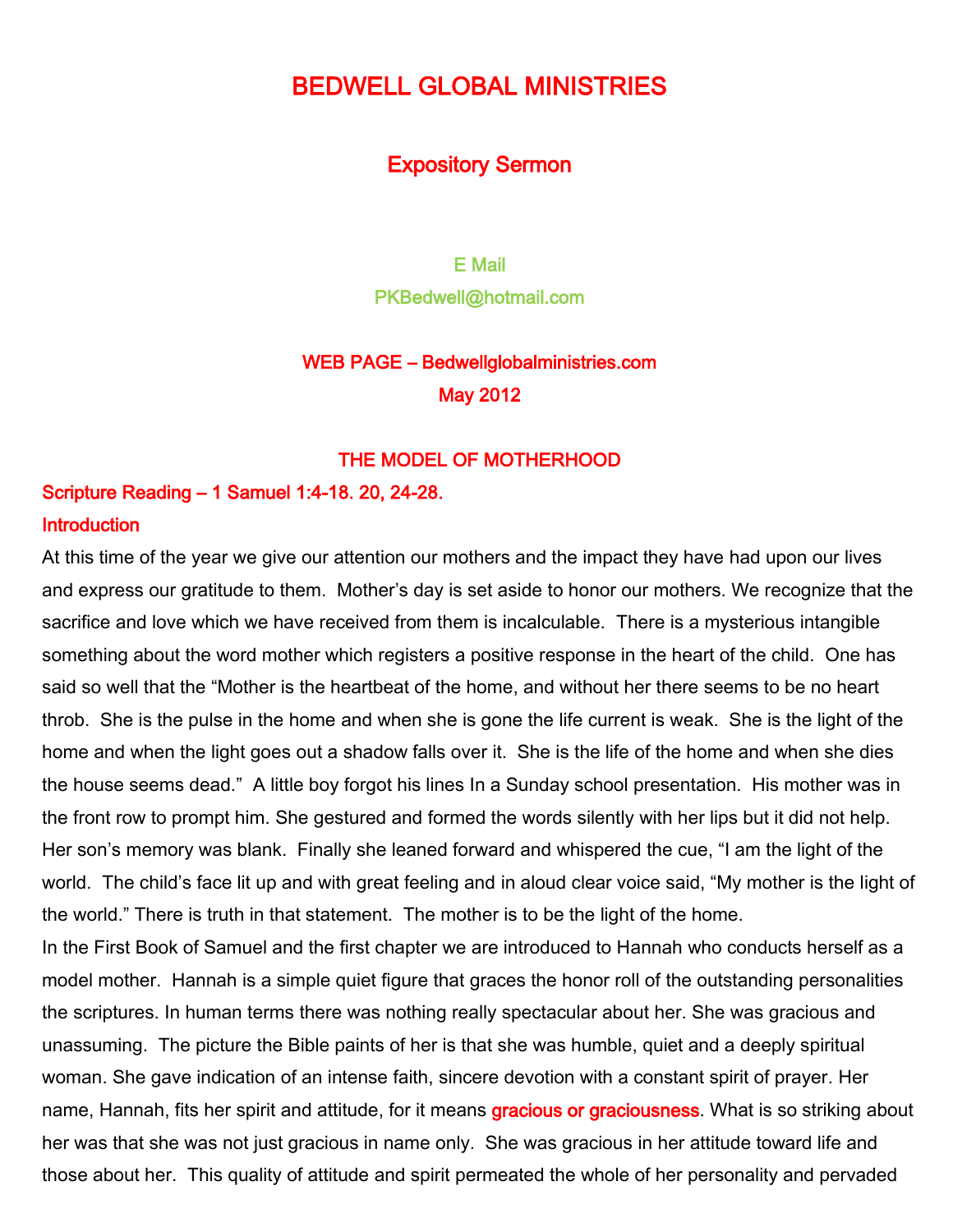all of her living. She was married to a wealthy man whose name was Elkanah. She was one of two wives who was her husband's favorite. Hannah, however, had not given birth to any children and it was a source of constant pain to her. Peninnah was the other wife and she had given birth to children, and the scriptures indicate that she kept provoking and lauding it over Hannah in order to irritate her. Her constant cruelty, provocations and her meanness often drove Hannah to tears. Alexander Whyte, comments, "the sacred writer does not keeps us long in Peninnah's company, he hastens past her to tell us about Hannah." There are very few who want to stay around people who are bitter, critical, always finding fault showing a sour miserable spirit. This was Peninnah whose cruelty Hannah endured, but through it all she never became bitter. Her attitude and her spirit remained gracious.

In this story you discover qualities in Hannah which deservedly make her an excellent model of motherhood. She revealed significant and distinctive qualities in and through her trial. Her trial then was twofold.

i. She didn't have children. That was a source of pain to her.

#### The second trial was

ii. The cruel and mean attitude of Peninnah toward her in her barrenness. Yet in this trial, under pressure she exemplified the qualities that made her a model mother. What were they? Note first of all,

1. THE DISCERNMENT IN THE CHOICE OF HER PRIORITIES. 1 Samuel 1:7, 10-11. The story clearly reveals,

a. She Established Spiritual Foundations in her life. 1 Samuel 1:3, 10, 12. They were her personal foundations upon which she ad built her life, and that were integrated into her home and family. Hannah was a devout Jew, committed to God and the values laid down by the laws of God. Year after year she accompanied her husband to Shiloh to worship in the House of the Lord. She kept in constant contact and communion with her faith and the ordinances of her nation. Her devotion to God was not based on legalistic duty for it was of the heart. In 1 Samuel 1:13 the scripture indicates that Hannah was praying in her

heart. And again 1 Samuel 2:1 Hannah prayed and said "My heart rejoices in the Lord." Her devotion and worship were from the heart and the focus of Hannah's life was God, and as result the foundations of her home were grounded in an allegiance to Jehovah God, and an adherence to the teaching and instruction of the laws of God. Her Husband Elkanah, was a Levite of Ramathaim Zophim who belonged to one of most honorable families of the priestly portion of Jacob's descendents called the Kohathites (Herbert Lockyer – Women of the Bible P.64.) Consequently Hannah would know and be involved with the worship and faith of Judaism. And so the values of the Jewish faith and the law with God at the center, would be the spiritual and moral foundations of their home. And it naturally follows that the children born into that home would be impacted and influenced by the value system of that family. God was the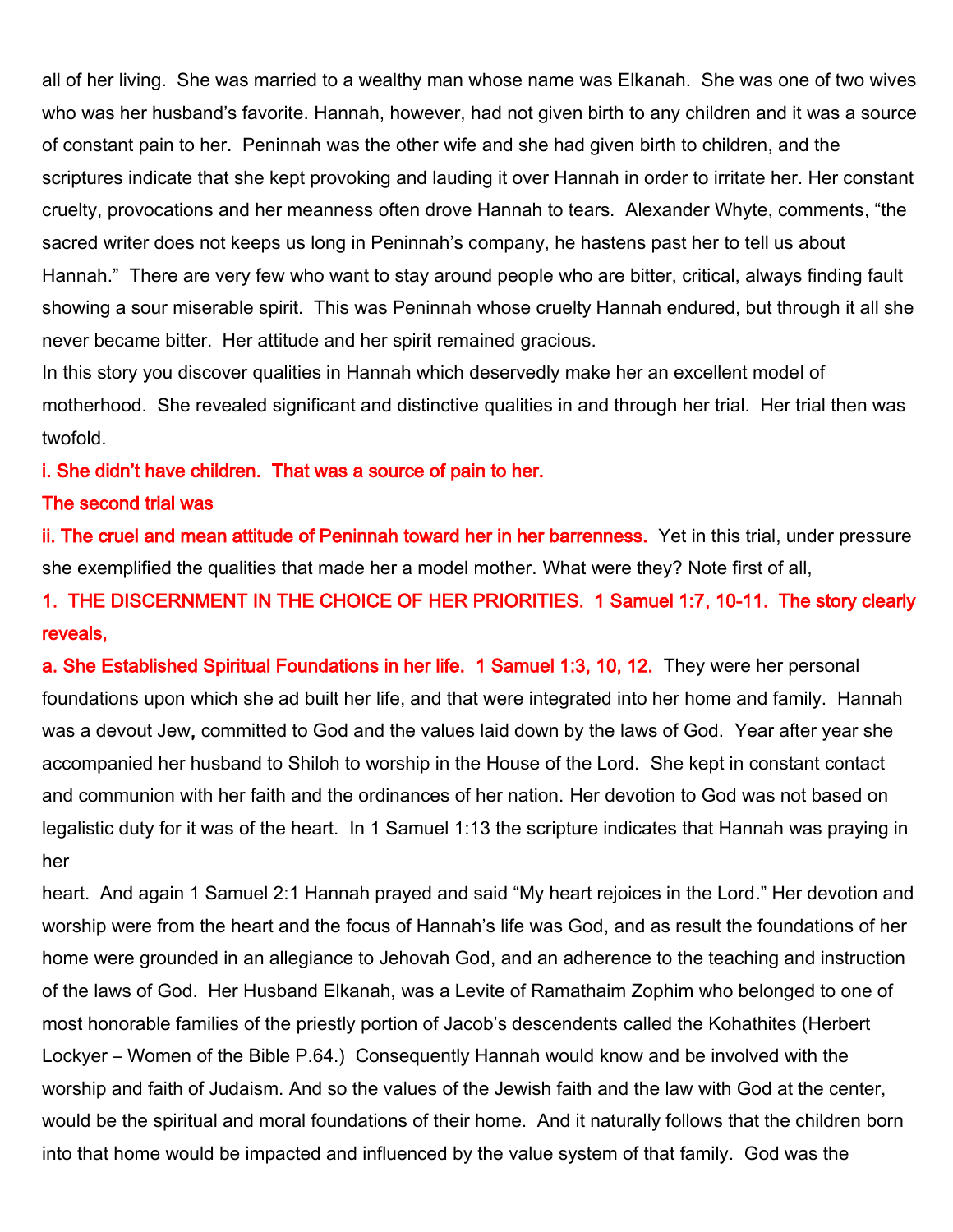sovereign priority in her home and faith was at the core of her family life. She was a woman of devotion and piety. It is quite clear that from this story described in the opening chapters of the1 Samuel, that Hannah and her husband had established a godly home. The value of such a priority is incalculable. Abraham Lincoln said, "That no man is poor who has a godly mother." This value should be established as a priority in every family. The home is God's institution and the family is God's idea. It was first in time before the church, the schools and the state. God intended the home to be a depository of faith, the channel of grace, the instrument of God's mercy, the place of God's presence. The home is where the perpetuation of Godly values is maintained. David in Psalm 145:3-4 cries out, "Great is the Lord and most worthy of praise, His greatness no one can fathom. V.4 One generation will commend your works to another, they will tell of your mighty works." The transmission of spiritual values and moral values from one generation to another is largely dependent on the home. In the present society of disintegrating values and the perversion of moral standards and the commitment to relative principles, the establishment of the home with Godly values has become imperative, if our children are going to survive morally and spiritually. The children of the home where Godly principles are taught and lived will never be able to escape the impact of those early influences. They may wander away for God, distance themselves from the church, make foolish decisions, but I firmly believe they will not be able to escape the seed planted in their young minds and hearts. Biblical teaching will shadow them for the rest of their lives. The word of God does not return empty. The Christian home then, should be a haven of the holiness of God, a place where God is honored and where his way, will and purposes are important. It should also be a place where vision is imparted, a vision of all that is of true, noble, righteous and holy and where God is always honored. This can only happen when true Biblical foundations are established.

In Vermont a well-known rural pastor and author, Arthur W. Hewitt, says that one day after church he took a high school girl to her home. The road skirted a beautiful lake. "Presently," he says, "at her request I stopped before what appeared to be little more than a shack. Seeing the look of surprise on my face, she said rather apologetically and yet defensively: 'I know it's not much to look at, but it is a wonderful place to see from!' That's what our homes ought to be! They ought to be wonderful places to see from. Indeed they should give us a vision of who God is, and what he can mean to life. How He can transform and sustain us in the crises of life. A vision of what is of lasting worth in life. There must be a vision which goes beyond the material and sensual to that which is of permanent and eternal value - a vision of eternity and the importance of preparing for it. All of this will give a true perspective of what genuine life is all about. Let us, then, give our families a vision of all of this. Make it a wonderful place to see from. Hannah whose life was centered in God and whose home reverenced and honored the Lord was that kind of place. She established spiritual foundations for her family. Note too that,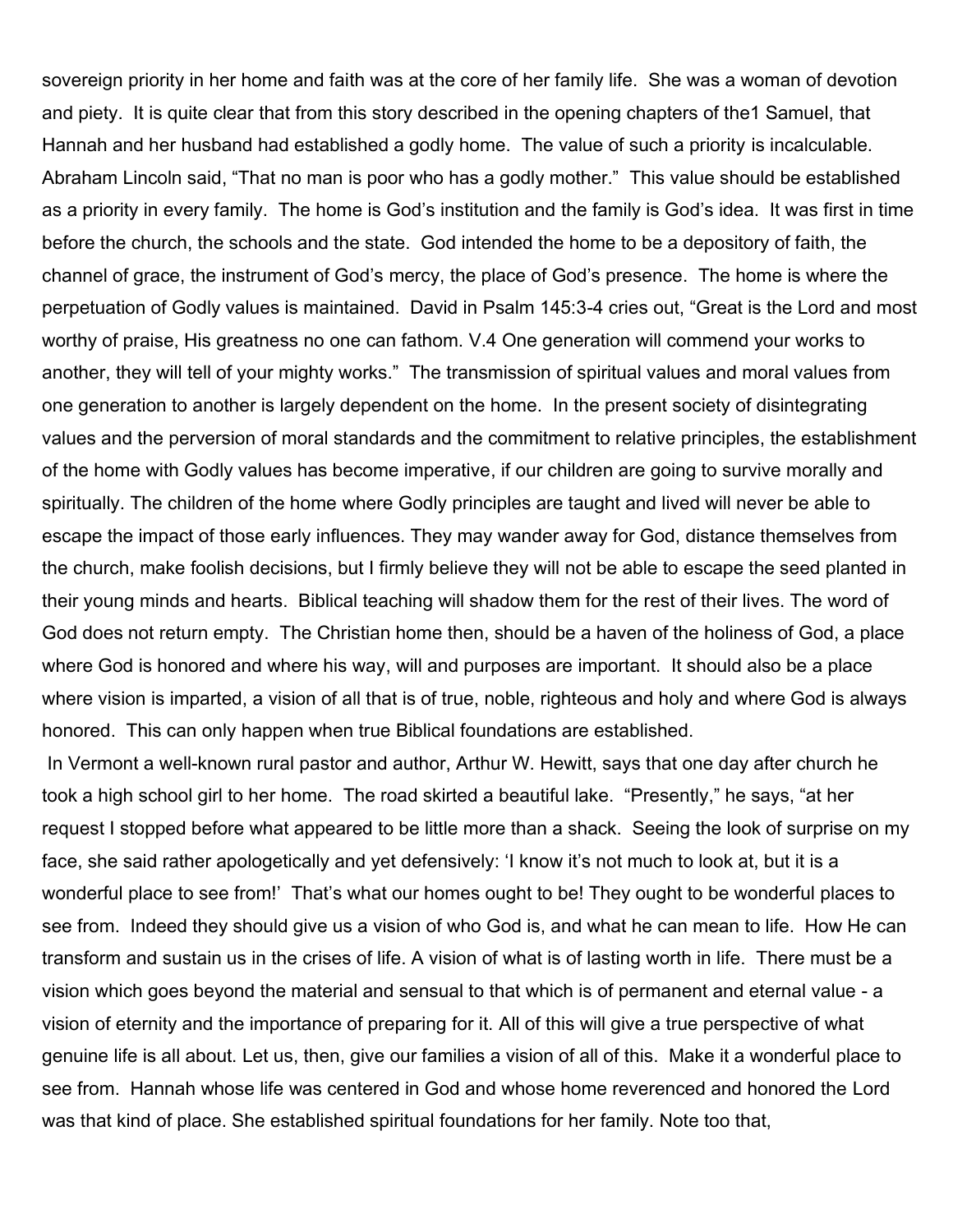b. She Exemplified Spiritual Distinction in her life. 1 Samuel 1:3, 10-12. This story is vivid in its description of the spirit of this woman Hannah. It describes how Hannah was clearly troubled, her heart was burdened. The maternal

instincts within her yearned for a child, but the passing years accentuated her barrenness. The pain she felt was intensified by the mean taunts and cruel comments of the second wife. Hannah was perpetually hurt by Peninnah's cruelty. It easy to be gracious and kind in the sun, but what about those days in the midst of the storms of pain, pressure and injustice? Hannah could have taken the road of bitterness and rebelliousness against God. Her barren womb could have driven a wedge between her and her God. She could have turned bitter against Peninnah. She could have allowed her hurt to become a grudge. She could have permitted her pain fester and become gangrenous. But that is always self-defeating and self-destructive. It is always counter-productive. The tragedy is that if this spirit is allowed to infiltrate the home, the children will never embrace a bitter faith. Hannah kept in step with the meaning of her name "gracious" or "graciousness." She refused to allow her bitter circumstances to make her bitter. She refused to permit her hurt to fester into a fever. Instead we discover her steady and sensitive to her God. This is the test of a genuine faith and true righteousness and authentic holiness. Her steady spirit reveals that her priorities were founded on true values and rooted in Godly principles. She exemplified spiritual distinction in her life. Clearly there is discernment in her choice of priorities. Notice secondly,

2. HER DETERMINATION TO PRAY IN HER DILEMMA. 1 Samuel 1:12. The scriptures say in 1 Samuel 1:12 that she "kept on praying." She was persistent in her plight. She kept on praying to the Lord. There were two basic essentials in her persistence. Notice her

a. Her Dependency on God. 1 Samuel 1:12. She prayed to the Lord. This is a testimony to her dependence on God in her dilemma. "In bitterness of soul Hannah wept much and prayed to the Lord." Note where her values lay and what her priorities were. In her personal crisis she deliberately ventured into the presence of God. She took time to come into God's presence. Her problem did not drive her from God. Her difficulty drove her to God. It seemed like an

impossible problem, yet it did not deter her from finding the place of prayer. It is in those moments of desperate encounter with God that the light comes. She deliberately went to her knees before God. Do you recall how the prophet Isaiah was devastated by the death of his King - King Uzziah. (Isaiah 6) King Uzziah had been a prosperous effective king. But now he was dead and God's people were being threatened by his enemies. It seemed like the sun which had shined so brightly on the nation had now set in the west, and a disturbing blackness covered the nation. They looked for a promising ray of light, but everything was shrouded in darkness. While it is true that he had grievously sinned against God he had been a great leader. He had brought prosperity and security to the nation. Where were they going to find a leader as great as Uzziah? How were they going to overcome the threatening armies? It was at that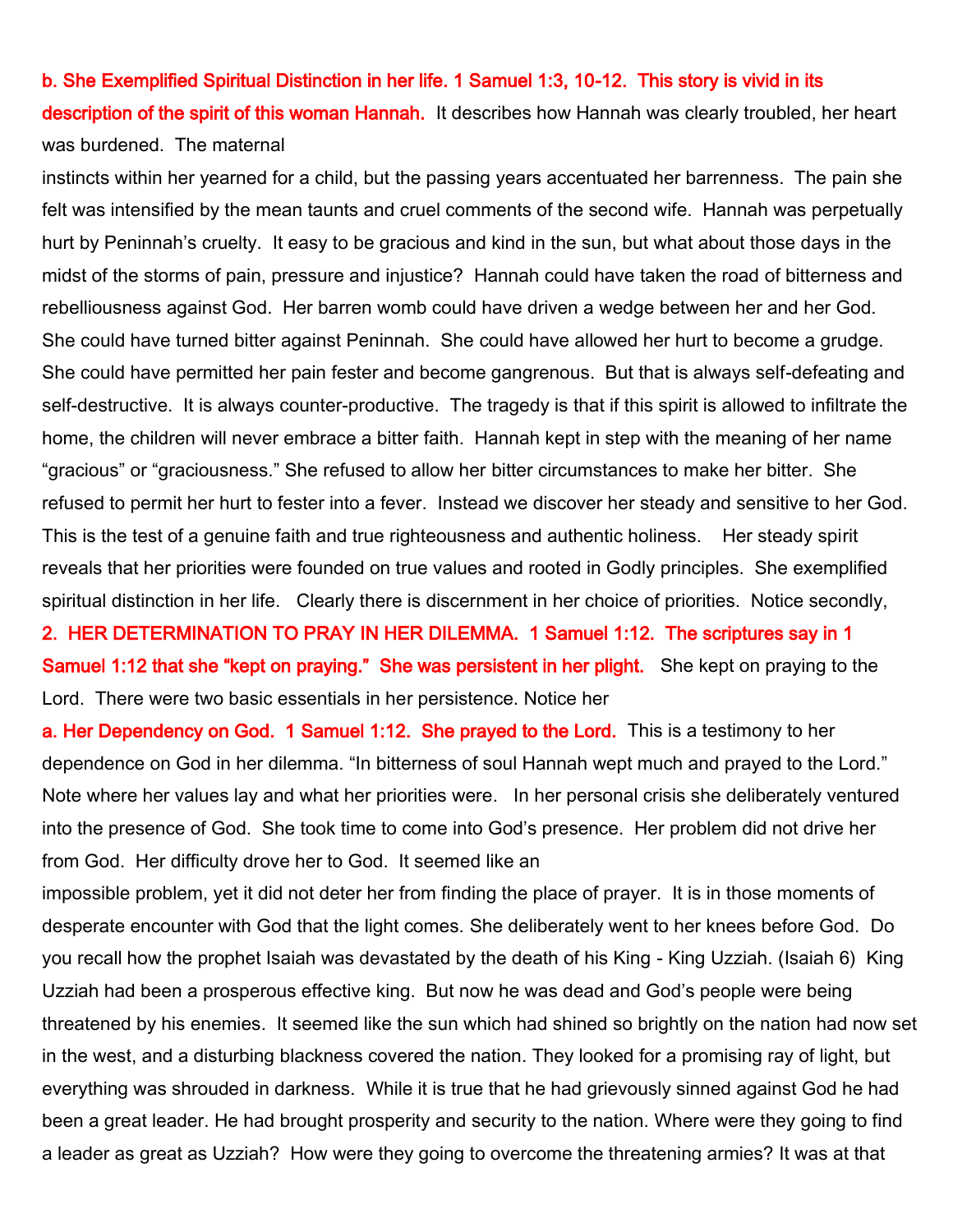point the Prophet Isaiah ventured into the presence of God. The scripture records in the sixth chapter of Isaiah, the prophet's encounter with a Holy God. He had a vision of who God is. He saw the Lord seated on a throne, high and exalted and the train of His Robe filled the temple. He saw the Lord but he also heard a song. It was a song of the Seraph's – "Holy! Holy! Holy! Is the Lord Almighty the whole earth is full of His glory." In his crisis he ventured into God's presence, and in the moment of the death of an earthly King, he saw the radiant glory and awesome power of a heavenly King. The light came when He had a vision of God. When that vision came, the death of his earthly King seemed insignificant. The threat of invasion by the nation's enemies seemed unimportant. Fear was transformed into faith, for now He knew that earthly Kings may come and go, but there is an eternal King whose glory fills the earth. He is transcends or is above time and is not affected by its relentless march. This King is not touched by death, or deterred by impossibilities. He is seated on His eternal throne - high and exalted. No one has dethroned Him. No one has snatched His power from Him and certainly no one has defeated Him. He is still in control over the affairs of men. Isaiah ventured into God's presence and somehow that glorious vision put everything into perspective. His dependence was transferred from an earthly King to a heavenly King. The intensity and enormity of the crises disappeared on the light of God's Omnipotence and greatness. You remember the old chorus we used sing. "Got any rivers you think are uncrossable, got any mountains you can't tunnel through. God specializes in things thought impossible. He can do what none other can do." When we depend on His power and greatness, the inevitable loses its inevitability - the impossible loses its impossibility, for all things are possible with God. Prayer is the recognition of His unlimited wisdom, His Sovereign will and His awesome power. Hannah in her pain, sorrow and personal crises went to God with her burden. "She prayed to the Lord." This was the power not only in her life but the influence in her home.

Lorne Sanny of the Navigators once wrote of His mother: "My mother gave birth to me in a frontier house on a Midwestern prairie. On the kitchen table she placed a list of ingredients necessary for my formula. At the top of the list was 'prayer,' and that remained at the top of her list for me throughout her life….I have her to thank for firmly establishing my spiritual roots." Prayer establishes the family in God for it reveals a total dependence on God. Hannah was a praying mother completely dependent on God. But this not only indicates her dependence on the Lord but it also reveals an,

b. Intimacy with God. 1 Samuel 1:10-13. v. 10. "Hannah wept very much and prayed to the Lord" v.12. "She kept on praying to the Lord." v. 13. Hannah was praying in her heart. v.15. "I was pouring out my heart to the Lord." There was passion in Hannah's praying. It was characterized by faith and intensity. It revealed a close relationship with God confirmed by the fact the she prayed in her heart. Her prayers were born within her. That is where genuine prayer starts. It is certainly not on street corners parading its piety before men and women. The essence of true praying is not so much revealed in the words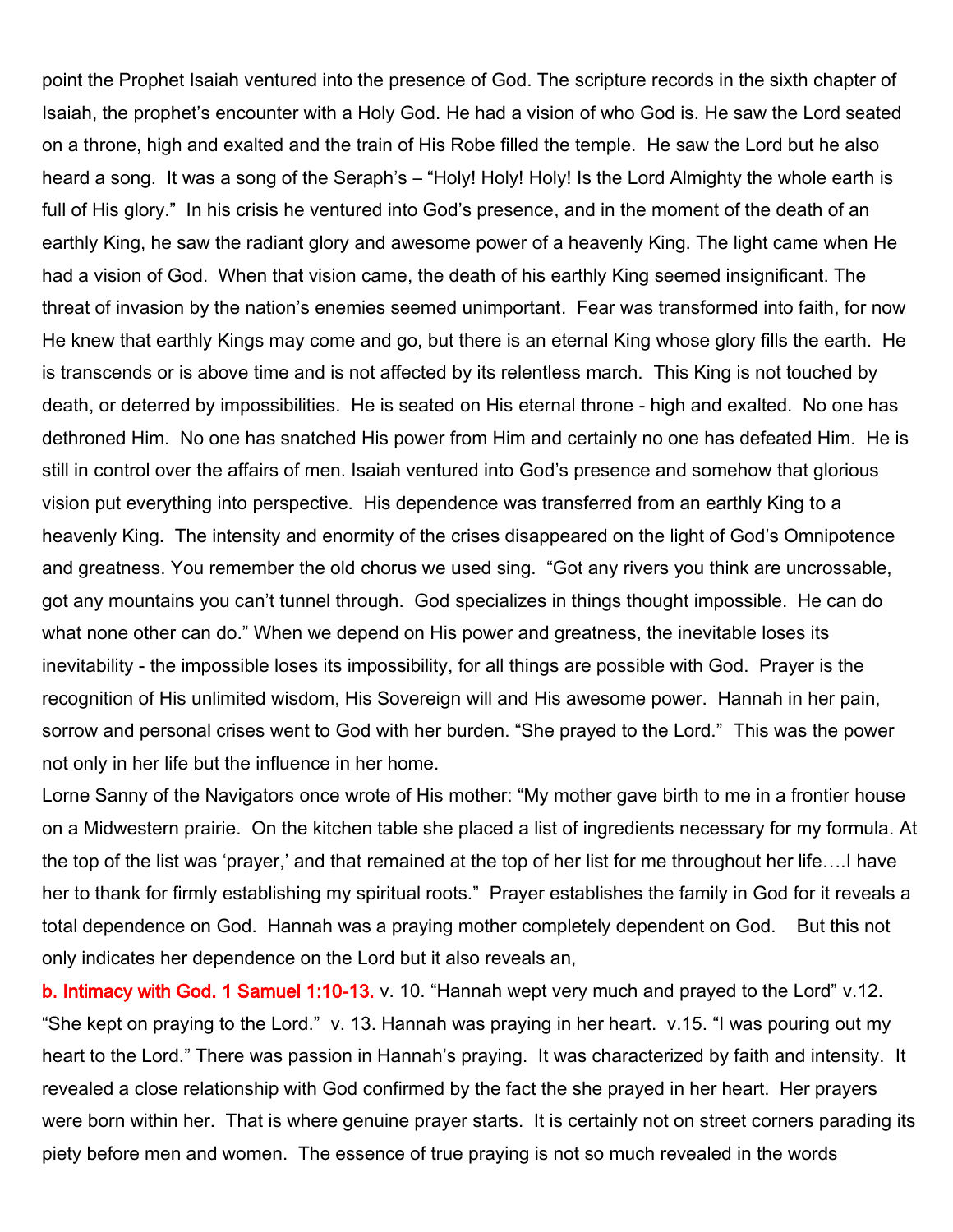expressed on the lips, but in the desires and passion born in the heart. James Montgomery wrote in his hymn of prayer;

Prayer is the soul's sincere desire, Uttered or unexpressed. The motion of a hidden fire, That trembles in the breast. Prayer is the burden of a sigh, The falling of a tear. The upward glancing of an eye, When none but God is near.

"With Hannah there was no whining and no complaint. One has said, " if some Christians spent as much time in praying as they do in complaining, they would have nothing to complain about." Hannah's relationship with God was such that she could share her deepest anguish with Him and pray from the heart. A.W. Tozer "It requires a serious mind and a determined heart to pray past the ordinary into the unusual." One has written so well, "God respects not the arithmetic of our prayers, how many they are. Not the rhetoric of our prayers, or how eloquent they are. Not music of our prayers how melodic they are. Not the logic of our prayers, how methodical they are, but the sincerity of our prayers, how heartfelt they are." Stanley Jones wrote, "In the heart of man a cry; in the heart of God supply." Hannah knew God so she prayed from her heart and poured out her soul to Him. Hannah was a model of motherhood because of the discernment in the choice of her priorities and her determination in her dilemma but also because, 3. HER DEVOTION TO KEEPING HER PROMISES TO GOD. 1 Samuel 1:27-28. Her prayer is simple and sincere. Note her words in verses 27-28. I prayed for this child and the Lord has granted me what I asked of him. V.28. so now I give him to the Lord. For his whole life he will given over to the Lord. And he worshipped the Lord there." The concern of Hannah's prayer was her barrenness. The focus of her prayer was that she would have a child. The promise of her prayer was to return the child to God, and the genuineness of her

prayer was confirmed when she took him to God's house and gave him to the Lord a left him there. Only a mother would know the cost entailed in this action. There are two outstanding qualities in Hannah's character. Firstly there was,

a. Integrity of Character. 1 Samuel 1:27-28. Her words confirm this. "I prayed for a child, and the Lord has granted me what I asked of Him. So now I give him to the Lord." This attitude and response to God reveals her transparent integrity. She made God a promise – "Lord" she prayed, "if you will only give your servant a son then I will give him to the Lord." The integrity of Hannah was of such a character that a promise made was a promise kept. This must have been extremely difficult for her. When her son was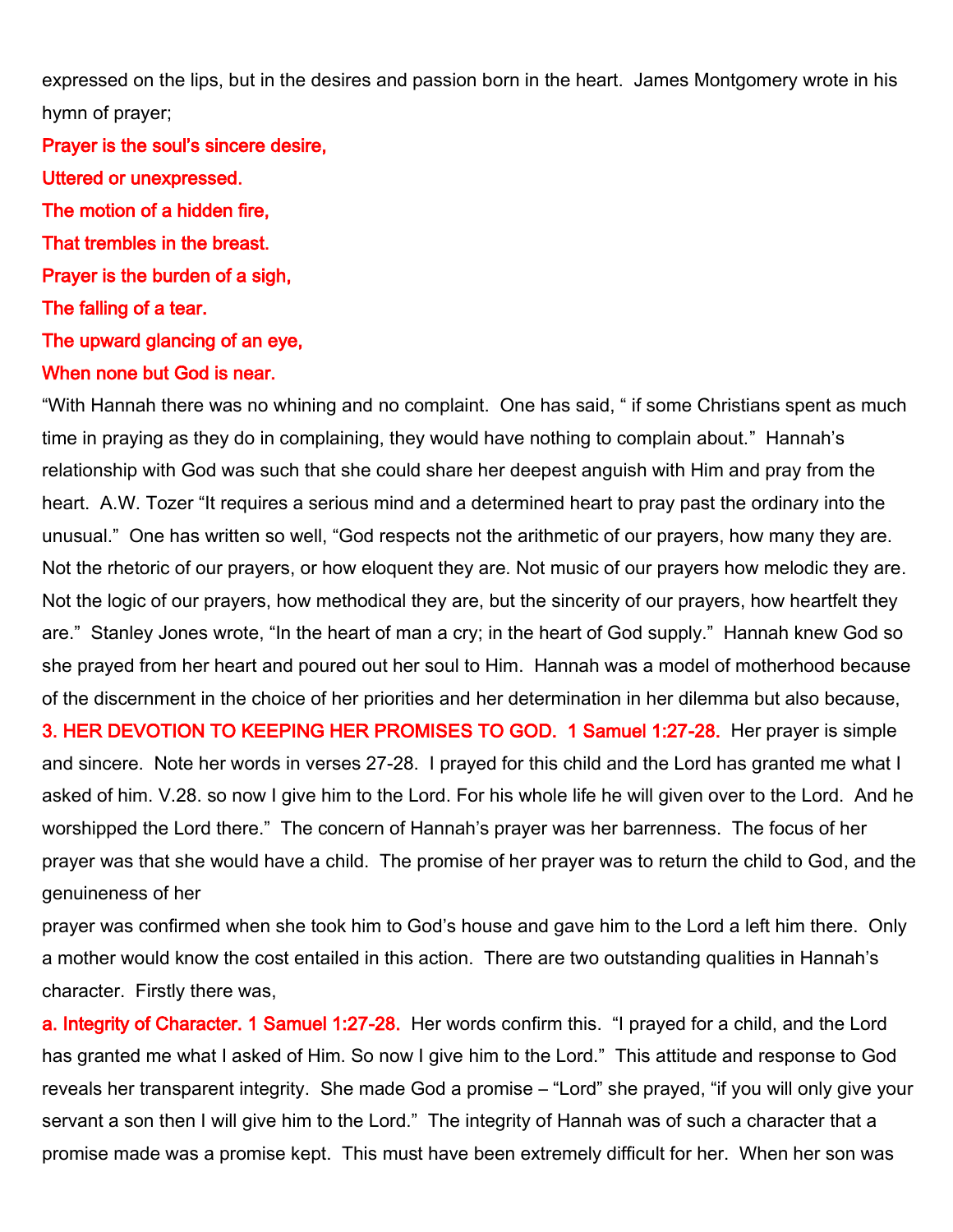born there was no guarantee that she would have any more children. There was no reason for her to be sure of that. She could have rationalized within herself that it would be legitimate and reasonable to keep him, until she was sure that she would give birth to other children. After all God was understanding, patient and loving. Surely He would not take her first born son, and at that time, her only son. She would not know that hundreds of years later that God Himself would send His one and only Son to die for the salvation of the world. That was His choice and it was His promise, and He fulfilled it and He paid high price for it. But God's goodness and perfect integrity bound Him to the promise to send His one and only Son to pay the supreme and perfect sacrifice for sin. God would not do anything incompatible with His love, holiness, faithfulness, goodness and integrity. That is who He is. Hannah might have also reasoned that Samuel could stay at home and still belong to God. But Hannah's word was her bond. To betray it would be to betray her self, her God and destroy her integrity of character. It is the keeping of those promises made to God in the secret silent moments of life that illumine the genuine nature of character. If a mother should exhibit any attribute at all before her children, it should be integrity. It is this distinctive quality that breeds trust and impacts the children.

The second quality which shines through Hannah's life is in this passage of scripture,

b. The Totality of Her Commitment. 1 Samuel 1:28. God had given her a son, and she said in v. 28. "So now I give him to the Lord. For his whole life he will be given to the Lord." She had promised him to the Lord, and that promise in its entirety must be kept no matter what it might cost her in her loneliness. God honored her surrender and Samuel became a great prophet in Israel. As he matured he reflected his mother's godliness. Samuel means "asked of God," and like his mother he became a man of prayer and intercession all of his life. He was God's gift to Hannah, but was also Hannah's gift to the Lord. That was evidence of the absoluteness of her commitment. It is so easy in the hours of desperation to make commitments to God. It s relatively simple to make promises to the Lord in moments of pain. It is not difficult in the intense hours of darkness to promise God everything we have and to strike a bargain with Him. It is sad when He keeps His part of it, He often has to wait in vain for us to keep faith with it. Hannah was the ideal mother because she kept her transaction with God.

#### **Conclusion**

It appears that there was no guile in Hannah. The worship of God and the exaltation of righteousness were her priorities. That was the inner secret of her strength and her faith. Solomon is his proverbs confirmed this in the words "wicked men are overthrown and are no more but the house of the righteous stands firm." Prayer was paramount in her life.

My parents challenged me in this exercise by word and example. They were missionaries who exemplified the priority of prayer. They believed with the Poet Alfred Tennyson that "more things are wrought by prayer that this world dreams if." I think they realized with Martin Luther when he wrote, "If I